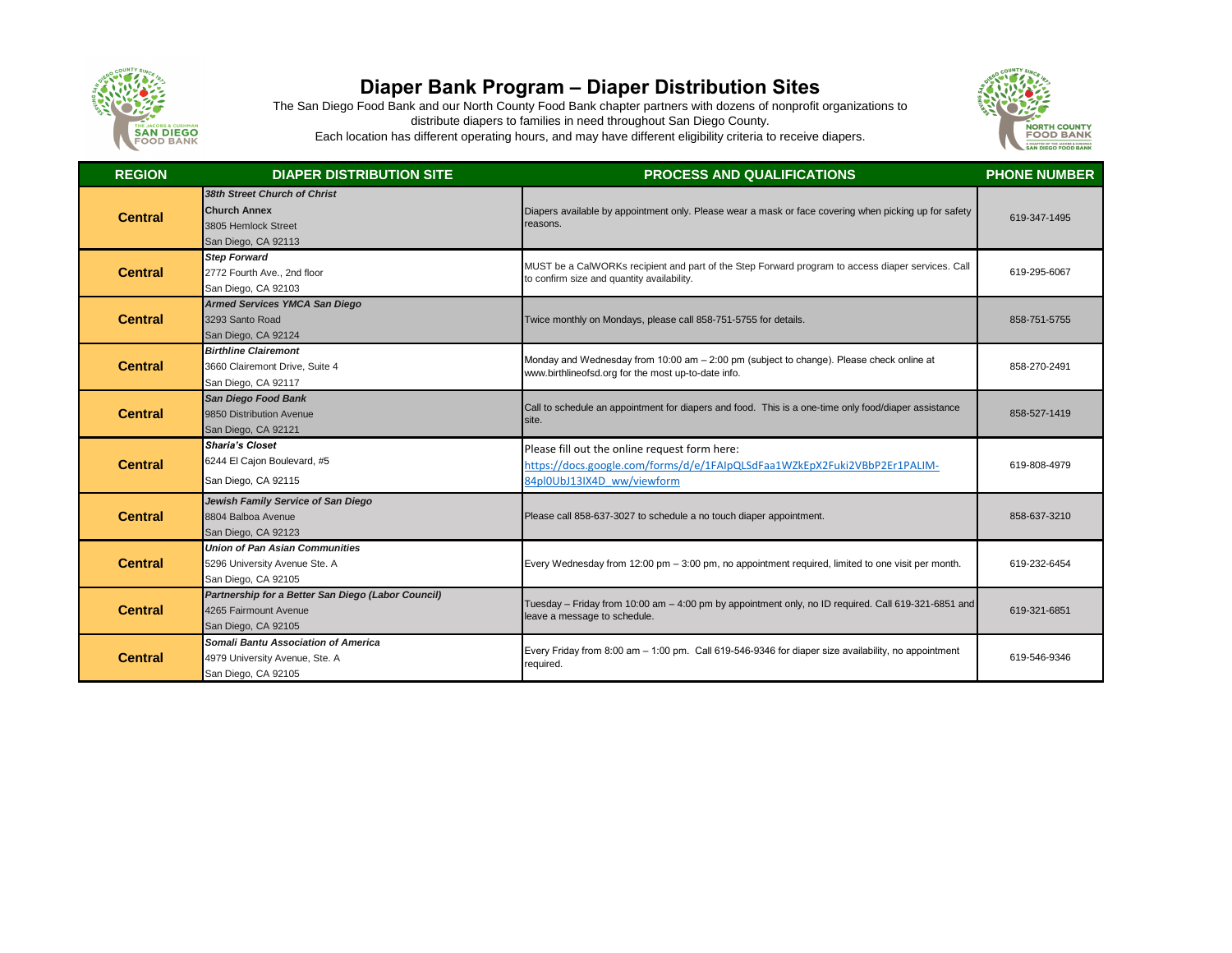| <b>REGION</b>      | <b>DIAPER DISTRIBUTION SITE</b>                                                                                 | <b>PROCESS AND QUALIFICATIONS</b>                                                                                                                                              | <b>PHONE NUMBER</b> |
|--------------------|-----------------------------------------------------------------------------------------------------------------|--------------------------------------------------------------------------------------------------------------------------------------------------------------------------------|---------------------|
| <b>Central</b>     | <b>Rock Church City Heights</b><br>4001 El Cajon Boulevard<br>San Diego, CA 92105                               | Drive through distribution, 2nd Thursday of the month from 10:00 am - 2:30 pm                                                                                                  | 619-248-7123        |
| <b>Central</b>     | Masjidul Taqwa San Diego, Feeding Our Community<br>2575 Imperial Avenue<br>San Diego, CA 92104                  | Call 404-438-1991 for size and availability.                                                                                                                                   | 404-438-1991        |
| <b>Central</b>     | <b>WeLuvSanDiego</b><br>6090 Banbury Street<br>San Diego, CA 92139                                              | Call 415-509-5688 for information.                                                                                                                                             | 415-509-5688        |
| <b>Central</b>     | Somali Family Service of San Diego<br>5348 University Avenue, Ste. 203<br>San Diego, CA 92105                   | Diapers by appointment only. Please call 619-265-5821 ext. 215 or 209 to schedule an appointment.                                                                              | 619-265-5821        |
| <b>Central</b>     | <b>You Saved Me Foundation</b><br>3350 El Cajon Boulevard<br>San Diego, CA 92104                                | Monday - Friday, 10:00 am - 4:30 pm, no appointment required. Please complete the online<br>registration form at: https://www.yousaved.me/fresh-family-program.html            | 619-369-3249        |
| <b>Central</b>     | <b>Operation Homefront</b><br>OperationHomefront.org<br>california@operationhomefront.org                       | Open to current and former military families only; register here to get assistance:<br>https://my.operationhomefront.org/Account/Register                                      | 858-242-4995        |
| <b>Central</b>     | St. Vincent De Paul at St. Gabriel's Church<br>13734 Twin Peaks Road<br>Poway, CA 92064                         | 2nd Saturday of every month from 8:00 am - 9:00 am.                                                                                                                            | 858-748-5348        |
| <b>Central</b>     | <b>Miracle Babies</b><br>8745 Aero Drive, Ste. 308<br>San Diego, CA 92123                                       | Monday - Friday from 10:00 am - 2:00 pm, please call ahead to schedule a pick up.                                                                                              | 858-633-8540        |
| <b>Central</b>     | <b>Logan Temple A.M.E. Zion Church</b><br>302 South 32nd Street<br>San Diego, CA 92113                          | Every Saturday, 9:00 am - 12:00 pm                                                                                                                                             | 760-704-7658        |
|                    |                                                                                                                 |                                                                                                                                                                                |                     |
| <b>East County</b> | <b>Good Shepherd Ministry Center/Little Lambs Diaper Program</b><br>772 S. Johnson Avenue<br>El Cajon, CA 92020 | Every Saturday from 8:00 am - 10:00 am. Call for diaper size availability. No appointment required,<br>diapers provided to children under 4 years.                             | 619-442-9491        |
| <b>East County</b> | San Diego Military Outreach Ministries<br>4426 Harbinson Avenue<br>La Mesa CA 91942                             | Email at Office@SanDiegoMom.org to start the assessment process. Sizes and quantities are limited to<br>availability.                                                          | 619-461-4164        |
| <b>East County</b> | <b>Journey Community Church</b><br>8363 Center Drive<br>La Mesa, CA 91942                                       | 3 <sup>rd</sup> Saturday of the month from 8:00 am - 10:00 am No Appointment required.                                                                                         | 619-464-4544        |
| <b>East County</b> | Julian Pathway's, Inc.<br>1704 Cape Horn<br>Julian, CA 92036                                                    | Monday - Friday from 9:00 am - 3:00 pm, call ahead to check availability.                                                                                                      | 760-765-0661 x6     |
| <b>East County</b> | <b>Ministerio Tiempo Nuevo</b><br>8179 Broadway<br>Lemon Grove, CA 91945                                        | Monday - Friday, 8:00 am - 11:45 am                                                                                                                                            | 619-765-9454        |
| <b>East County</b> | <b>Salvation Army East County Red Shield Community Center</b><br>1011 E. Main Street<br>El Cajon, CA 92021      | Monday & Wednesday from 1:00 pm - 4:00 pm, Friday from 1:00 pm - 6:00 pm<br>Must show I.D. for all family members, children under 4 only, limited to once per month per child. | 619-440-4683        |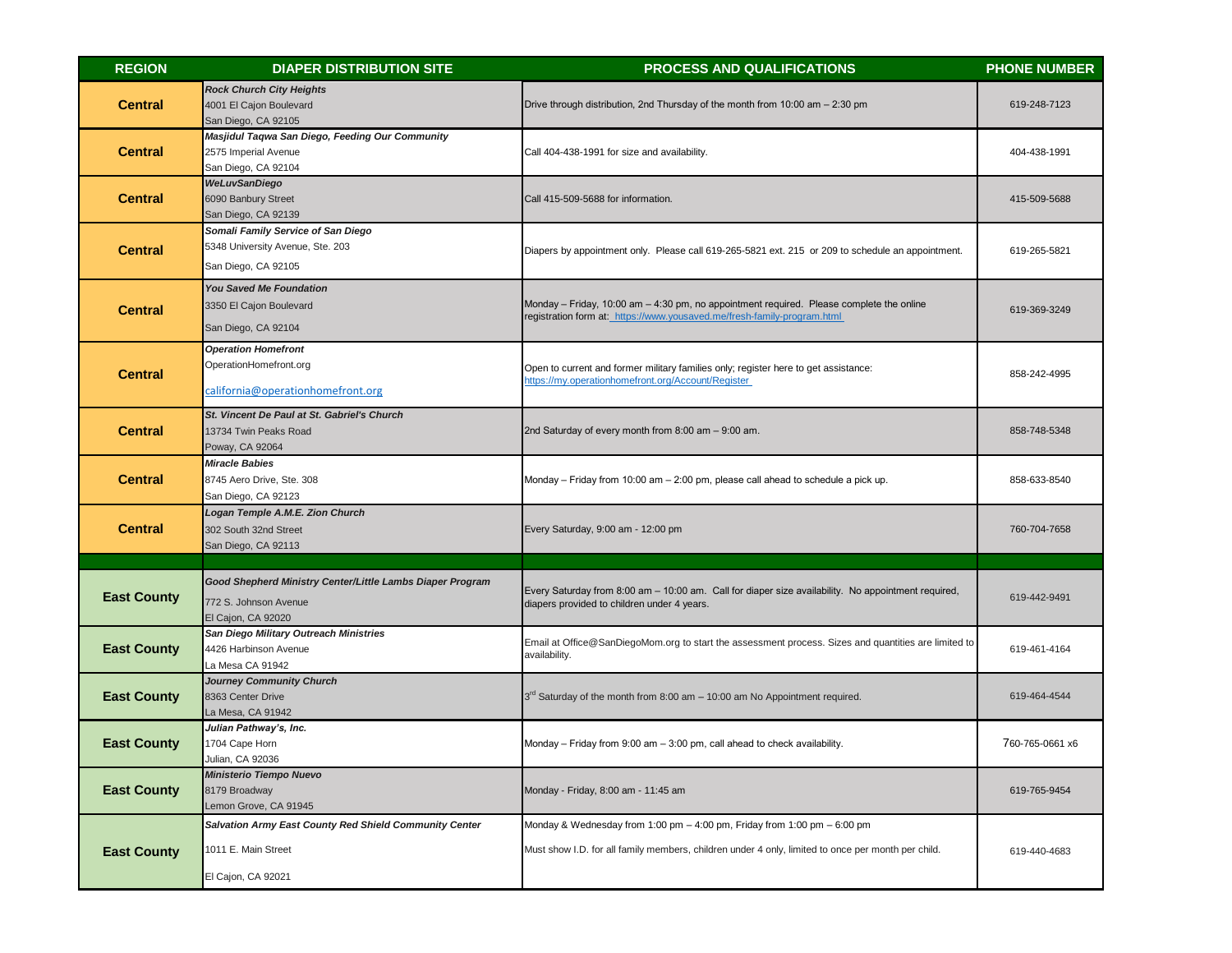| <b>REGION</b>      | <b>DIAPER DISTRIBUTION SITE</b>                                                                            | <b>PROCESS AND QUALIFICATIONS</b>                                                                                                                                                                                                                                | <b>PHONE NUMBER</b>          |
|--------------------|------------------------------------------------------------------------------------------------------------|------------------------------------------------------------------------------------------------------------------------------------------------------------------------------------------------------------------------------------------------------------------|------------------------------|
| <b>East County</b> | Joseph's Storehouse at Spring Valley Community Church<br>3310 Bancroft Drive<br>Spring Valley, CA 91977    | Tuesday, Thursday, and Friday from 9:00 am - 12:00 pm                                                                                                                                                                                                            | 619-342-1414                 |
| <b>East County</b> | <b>Rock Church East County</b><br>808 Jackman Street<br>El Cajon, CA 92020                                 | Diapers are available during the monthly food distribution, 3rd Tuesday of every month, 12:00 pm until<br>food is gone. Sizes and quantities limited to availability.                                                                                            | 619-226-7625                 |
| <b>East County</b> | <b>Education Support Center</b><br>9950 Campo Road, Ste. 203B<br>Spring Valley, CA 91977                   | Diaper distribution every Tuesday, 5:00 pm - 7:00 pm, and every other Friday, 2:00 pm -6:00 pm. Also<br>available by appointment.                                                                                                                                | 619-825-7493                 |
| <b>East County</b> | <b>Baby Ruth's Safe Haven</b><br>123 Worthington Street, Ste. 203-204<br>Spring Valley, CA 91977           | Call 619-472-3900 to begin the intake process by phone. Sizes and quantities are limited to availability.<br>By appointment only. MASKS REQUIRED                                                                                                                 | 619-472-3900                 |
|                    |                                                                                                            |                                                                                                                                                                                                                                                                  |                              |
| <b>South Bay</b>   | <b>USO San Diego</b><br>2790 Truxtun Road, Suite 110                                                       | Must have valid active duty or dependent military I.D.<br>Diapers are distributed the 1 <sup>st</sup> and 3 <sup>rd</sup> Friday of the month from 12:00 pm – 2:00 pm. For more details,<br>please follow us on social media: @usosandiego or call: 619-235-6503 | 619-235-6503                 |
|                    | San Diego, CA 92106                                                                                        |                                                                                                                                                                                                                                                                  |                              |
| <b>South Bay</b>   | <b>Latter Rain Mission &amp; Training Center</b><br>750 13th Street, Suite A-1<br>Imperial Beach, CA 91932 | Call to start the assessment process and for appointments. Sizes and quantities are limited.                                                                                                                                                                     | 619-575-8010                 |
| <b>South Bay</b>   | <b>Victory Resource Center</b><br>1220 3rd Avenue, Suite 1<br>Chula Vista, CA 91911                        | Appointments available, Monday - Friday from 9:00 am - 12:30 pm.<br>Walk-ins welcome, Monday, Wednesday, & Friday from 10:00 am - 12:30 pm. Email<br>vrc@victorysouthbay.org or call 619-777-1124 to make an appointment.                                        | 619-777-1124                 |
| <b>South Bay</b>   | <b>Operation Promise</b><br>3441 Main Street<br>Chula Vista, CA 91911                                      | Distribution Monday - Friday, 2:00 pm - 4:00 pm. By appointment only Monday - Friday, 10:30 am - 1:00<br>pm.                                                                                                                                                     | 619-902-1206                 |
| <b>South Bay</b>   | <b>Food Pantry at Chollas View Church</b><br>904 47th Street<br>San Diego, CA 92102                        | $1st$ Saturday of the month from 10:00 am – 12:00 pm and 3 <sup>rd</sup> Friday of the month from 11:00 am – 2:00<br>pm.                                                                                                                                         | 858-663-0471                 |
| <b>South Bay</b>   | <b>Logan Temple AME Zion Church</b><br>302 S 32nd Street<br>San Diego, CA 92113                            | Every Saturday from 10:00 am - 12:00 pm for food and diapers.                                                                                                                                                                                                    | 619-233-8780<br>757-802-0925 |
| <b>South Bay</b>   | <b>Urban Refuge</b><br>4070 Bonita Road<br>Bonita, CA 91902                                                | Distribution temporarily on hold.                                                                                                                                                                                                                                | 619-721-3790                 |
| <b>South Bay</b>   | <b>St. Paul United Methodist Church</b><br>3094 L Street<br>San Diego, CA 92102                            | Every Thursday from 12:00 pm - 1:30 pm **MASKS/FACIAL COVERING REQUIRED**                                                                                                                                                                                        | 619-232-5683                 |
| <b>South Bay</b>   | Project 1:1<br>560 Palomar Street<br>Chula Vista, CA 91911                                                 | 3rd Thursday of the month, call for more information                                                                                                                                                                                                             | 619-777-6723                 |
| <b>South Bay</b>   | <b>San Ysidro Health Centers</b><br><b>WIC Offices</b>                                                     | Call to make an appointment for San Ysidro Health WIC services and to pick up diapers.                                                                                                                                                                           | 888-942-7942                 |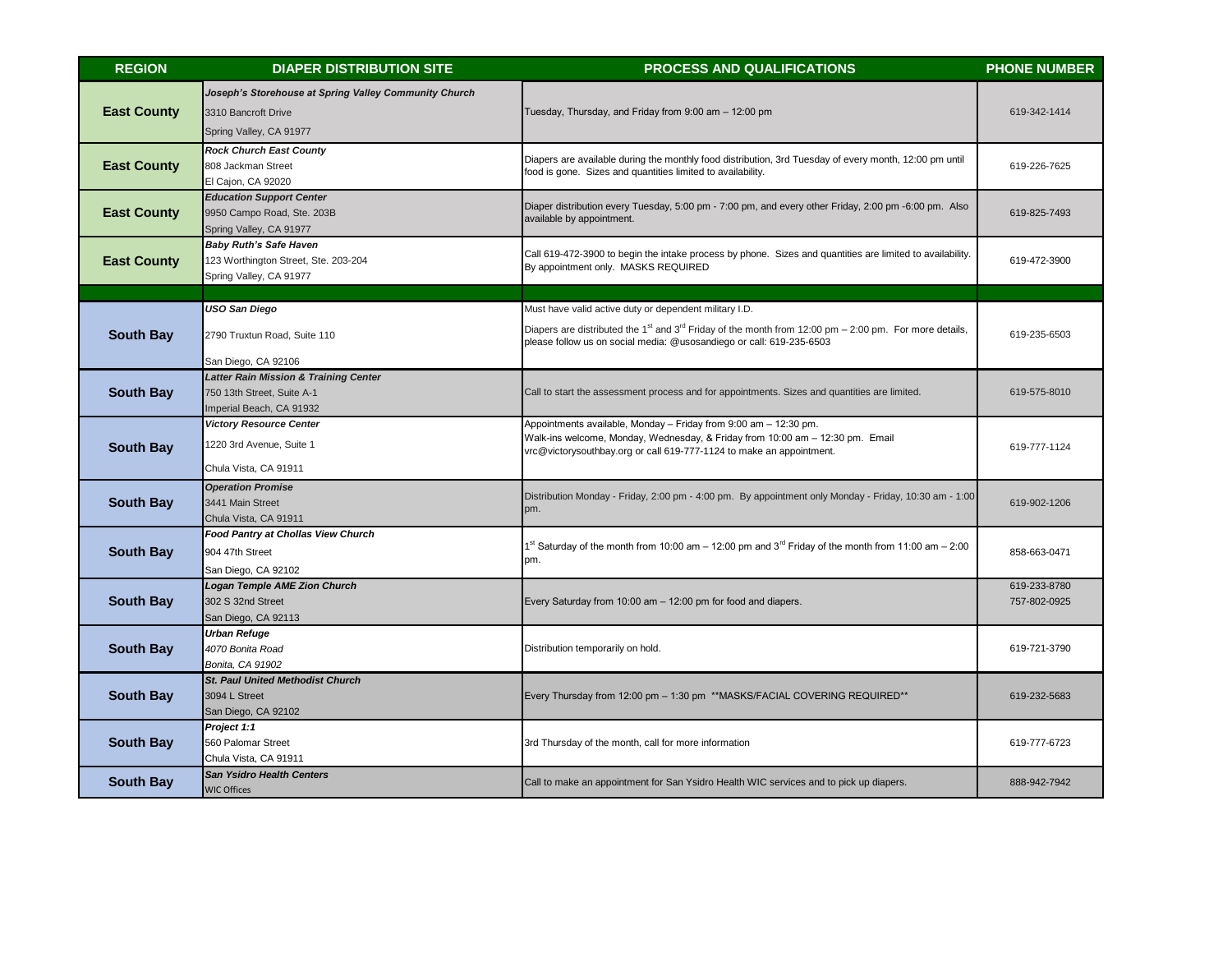| <b>REGION</b>       | <b>DIAPER DISTRIBUTION SITE</b>                                                                              | <b>PROCESS AND QUALIFICATIONS</b>                                                                                                                     | <b>PHONE NUMBER</b> |
|---------------------|--------------------------------------------------------------------------------------------------------------|-------------------------------------------------------------------------------------------------------------------------------------------------------|---------------------|
| <b>South Bay</b>    | <b>Father Joe's Village</b><br>3350 E Street<br>San Diego, CA 92102                                          | Every Monday, Thursday, & Friday from 12:00 pm - 2:00 pm                                                                                              | 619-233-8500        |
| <b>South Bay</b>    | <b>South Bay Food Pantry</b><br>970 Broadway Street<br>Chula Vista, CA 91911                                 | Every Sunday 8:15 am - 9:15 am. Call (619) 271-5017 for diaper size availability. No appointment,<br>identification, or proof of income are required. | 619-271-5017        |
| <b>South Bay</b>    | St. Vincent de Paul Our Lady of Mt. Carmel<br>2020 Alaquinas Drive<br>San Ysidro, CA 92173                   | Every Wednesday and Friday, 4:00 pm - 6:00 pm.                                                                                                        | 619-948-7395        |
| <b>South Bay</b>    | <b>Silent Voices, Inc.</b><br>355 K Street, Ste. H<br>Chula Vista, CA 91911                                  | Call for information and size availability. Monday - Friday 10:00 am - 4:00 pm                                                                        | 619-422-0757        |
| <b>South Bay</b>    | <b>Friendships for Hope</b><br>2711 Burden Way<br>(Behind Paradise Valley Church)<br>National City, CA 91950 | Every Wednesday 9:00 am - 12:00 pm. Please call Peggy at 619-395-5088 to start the assessment<br>process and check availability.                      | 619-395-5088        |
| <b>South Bay</b>    | <b>Hearts and Hands Working Together</b><br>2020 Alaquinas Drive<br>San Ysidro, CA 92173                     | 2nd Tuesday of the month from 8:00 am - 12:00 pm. In the Our Lady of Mount Carmel parking lot.<br>Sizes and quantities are limited to availability.   | 619-662-7592        |
| <b>South Bay</b>    | <b>Urban Refuge</b><br>940 Hilltop Drive<br>Chula Vista, CA 91911                                            | 3rd Sunday of the month, 1:00 pm - 3:00 pm.                                                                                                           | 619-500-3073        |
|                     |                                                                                                              |                                                                                                                                                       |                     |
| <b>North County</b> | <b>Breath of Life Ministries, Grace Vineyard Church</b><br>102 N. Freeman Street<br>Oceanside, CA 92054      | Every Wednesday from 6:00 pm - 8:00 pm, by appointment only. Please call for more information.                                                        | 760-847-8666        |
| <b>North County</b> | Fallbrook Spanish 7 <sup>th</sup> Day Adventist<br>439 Iowa Street<br>Fallbrook, CA 92028                    | 1 <sup>st</sup> Wednesday of every month from 6:00 pm – 7:00 pm.                                                                                      | 760-468-4783        |
| <b>North County</b> | <b>MAAC Project Vista</b><br>956 Vale Terrace Drive<br>Vista, CA 92084                                       | $1st$ Wednesday from 7:30 am $-$ 9:00 am<br>$3rd$ Wednesday from 4:00 pm $-$ 6:00 pm                                                                  | 760-471-4210        |
| <b>North County</b> | <b>Vista Community Clinic</b><br>1000 Vale Terrace Drive<br>Vista, CA 92084                                  | Call 760-631-5000 x7014 and leave a message. Your call will be returned in the order it was received.                                                 | 760-631-5000 x7014  |
| <b>North County</b> | Vista Community Clinic - Durian<br>105 Durian Street, Suite A<br>Vista, CA 92083                             | VCC Pediatric Patients only. Diapers distributed during scheduled appointments. Supplies limited.                                                     | 760-631-5000        |
| <b>North County</b> | San Marcos 7 <sup>th</sup> Day Adventist Church<br>363 Woodland Parkway<br>San Marcos, CA 92069              | $^{\text{st}}$ and 3 <sup>rd</sup> Tuesday from 4:00 pm – 6:00 pm                                                                                     | 760-690-7780        |
| <b>North County</b> | <b>Summit Church</b><br>292 East Barham Drive<br>San Marcos, CA 92078                                        | Every Tuesday 10:30 am - 2:00 pm, every Thursday 2:30 pm - 6:00 pm, first & third Saturdays 10:00<br>am - 12:00 pm.                                   | 760-471-6267        |
| <b>North County</b> | Mission San Luis Rey Parish, Loretto House Food Pantry<br>4070 Mission Avenue<br>Oceanside, CA 92057         | Tuesdays - Saturdays from 8:00 am - 4:00 pm. Call 760-547-0708 or email<br>angel@sanluisreyparish.org for diaper size and availability.               | 760-547-0708        |
| <b>North County</b> | Ramona Food & Clothes Closet<br>773 Main Street<br>Ramona, CA 92065                                          | Monday - Friday 9:30 am - 12:30 pm & 2:30 pm - 4:00 pm. No appointment required.                                                                      | 760-789-4458        |